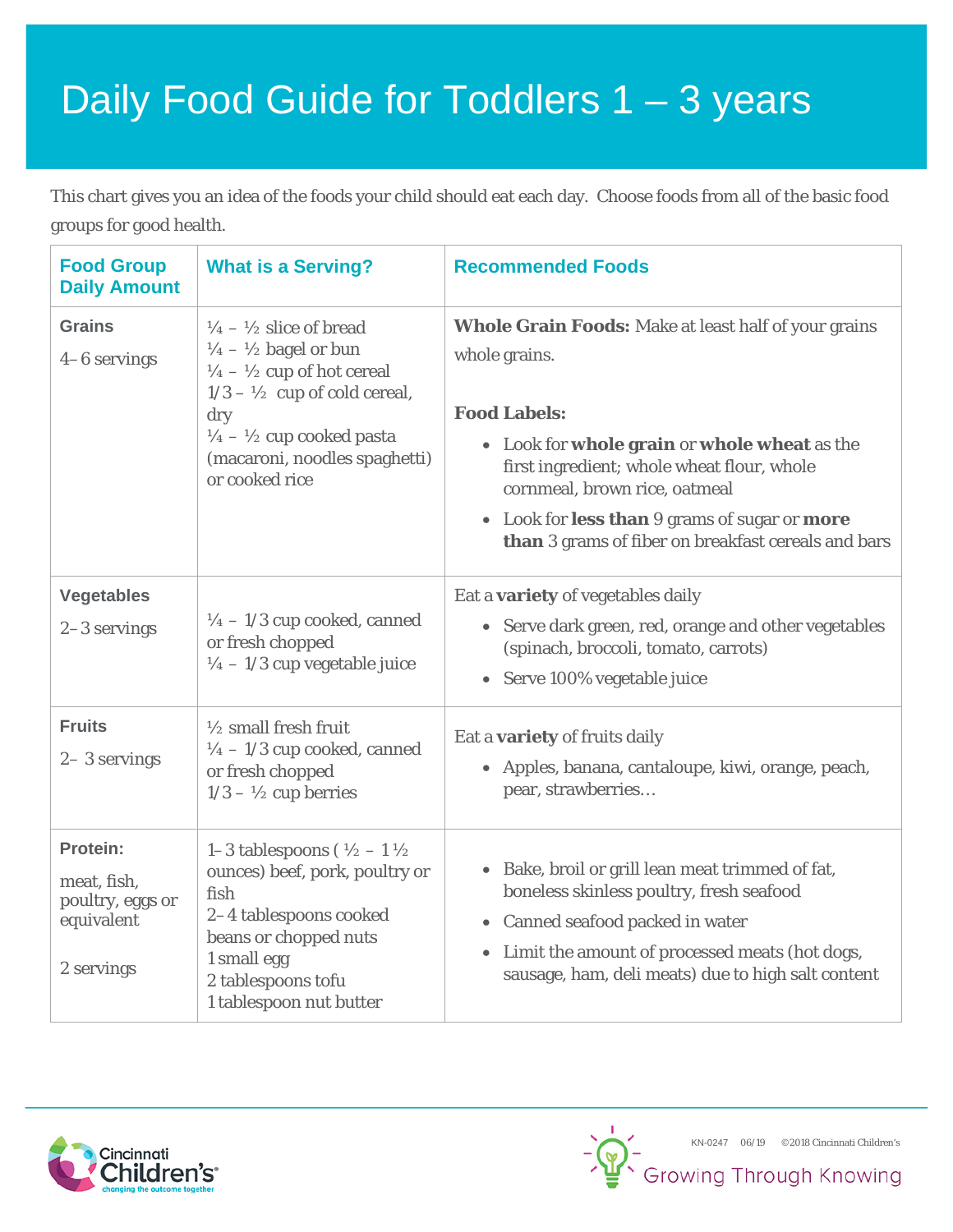## Daily Food Guide for Toddlers 1 – 3 years *continued…*

| <b>Dairy</b><br><b>6</b> servings | $\frac{1}{2}$ cup (4 ounces) milk or milk<br>substitute*<br>$\frac{1}{2}$ cup yogurt<br>1/2 ounce cheese<br>$\frac{1}{4}$ cup cottage cheese | • Serve whole fat milk until age two<br>Include milk with meals<br>٠<br>Limit intake of drinkable yogurts, puddings, frozen<br>٠<br>yogurts and ice cream because of the high sugar<br>content      |  |  |  |  |
|-----------------------------------|----------------------------------------------------------------------------------------------------------------------------------------------|-----------------------------------------------------------------------------------------------------------------------------------------------------------------------------------------------------|--|--|--|--|
|                                   |                                                                                                                                              | *Milk Substitutes:<br>$\bullet$<br>Plant-based "milks" like almond milk and<br>$\bigcap$<br>coconut milk should not be given as a main<br>drink for children less than 2 years old.                 |  |  |  |  |
|                                   |                                                                                                                                              | Toddlers with milk allergy should continue<br>$\circ$<br>to drink formula or breastfeed until age 2<br>to ensure good nutrition.                                                                    |  |  |  |  |
|                                   |                                                                                                                                              | Children older than 2 years old can drink<br>$\circ$<br>plant-based milks as part of a healthy diet.                                                                                                |  |  |  |  |
|                                   |                                                                                                                                              | Rice milk should not be used as a drink for<br>$\circ$<br>children less than 4 years old due to<br>concerns about arsenic content.                                                                  |  |  |  |  |
| <b>Fats</b><br>3 servings         | 1 teaspoon oils or margarine<br>$\frac{1}{2}$ - 1 tablespoon salad<br>dressing or mayonnaise                                                 | Olive, peanut, canola, safflower oils<br>$\bullet$<br>Salad dressing and mayonnaise made from these<br>$\bullet$<br>oils<br>• Tub margarine: choose one with a liquid vegetable<br>oil listed first |  |  |  |  |

## **Helpful Hints**

- To avoid choking, cut small round foods like hot dogs and grapes into bite size pieces. Avoid hard candy.
- Avoid fried foods and convenience foods as much as possible.
- Avoid 'sugary' beverages including pop, fruit juice, lemonade and Kool-Aid.
- Have scheduled meal and snack times seated at the dining table or in a high chair.
- Do not give more than 24 ounces or 3 cups of milk each day.
- Try new foods when your child is hungry by offering those foods first. Encourage your child to try at least one bite of a new food. It may take several introductions of the food before the child will pick it up and try it.
- Do not make meal time a fight. Talk to your child, but not about how much food she/he needs to eat.
- When your child is done, or begins to play with food, this is usually a sign that they are finished eating.